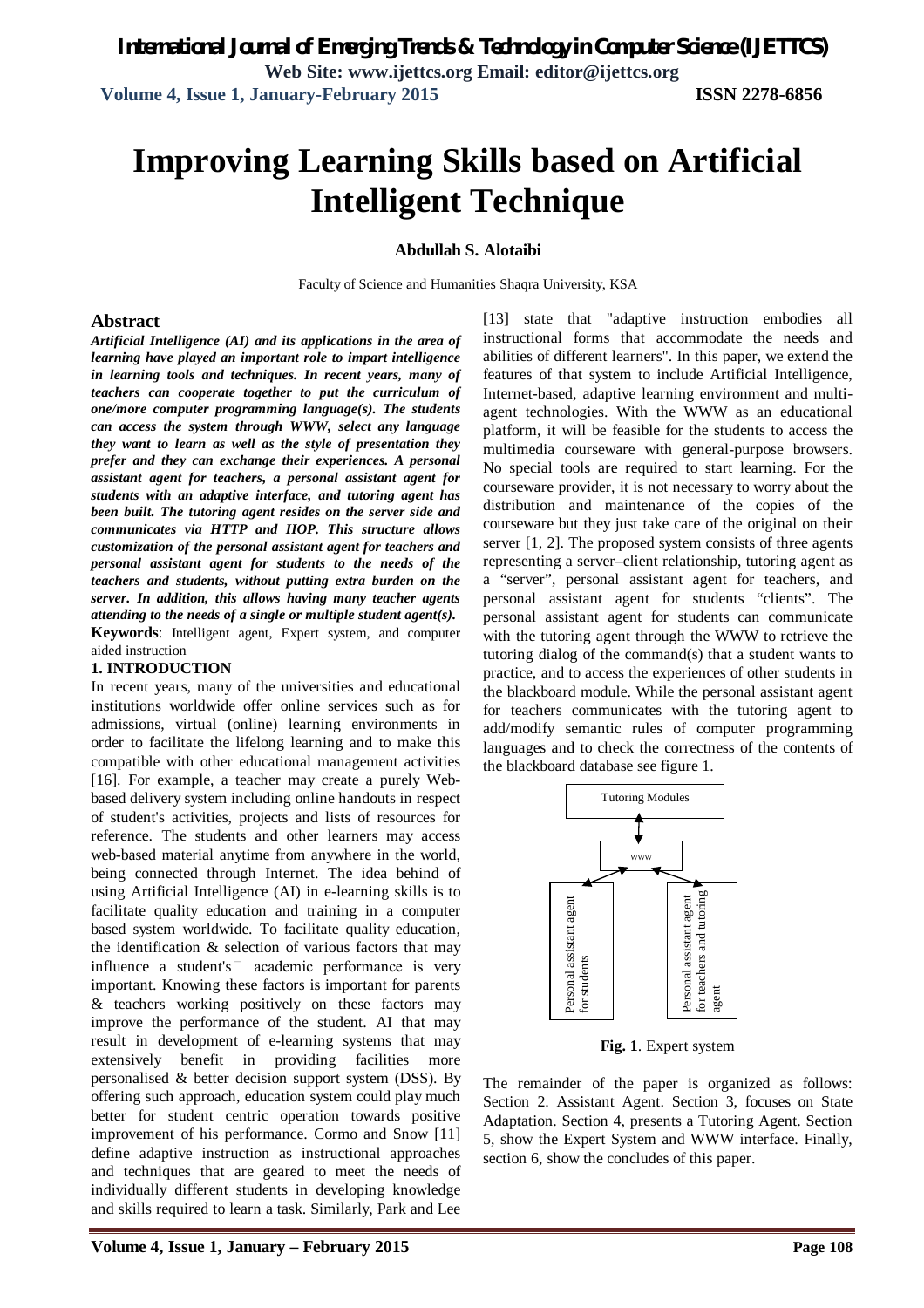*International Journal of Emerging Trends & Technology in Computer Science (IJETTCS)* **Web Site: www.ijettcs.org Email: editor@ijettcs.org Volume 4, Issue 1, January-February 2015 ISSN 2278-6856**

# **2. ASSISTANT AGENT**

#### **2.1Personal assistant agent for teachers**

The personal assistant agent for teachers is to standardize the components of the language under investigation which every PAA-T present the component of language as the texts, structures and variables on the world wide web, such that the tutoring agent can deal with all languages in the same way. The PAAG-T consists of three parts, expertise module, semantic rules base, and tutoring text base. The personal assistant agent for teachers helps the teacher to cope with the knowledge base of a computer programming language under investigation, to add or modify the command's structure that will be taught, and to produce a meta level language representing this computer language, which we call "semantic rules" [7].

- Expertise module: The expertise module consists of domain knowledge that the teacher intends to teach to the student. Representative AI methods used to organize the domain knowledge in the expertise module include development of semantic networks, application of production systems, procedural representations, and building of scripts-frames [3,4]. In our system, a production rule to construct modular representations of commands is used.
- Semantic rules, When a teacher wants to build the semantic rule base, the screen of building the semantic rules base will appear containing the keys guide to build the knowledge base. In this phase, the teacher puts the structure of each command (using upper case characters for reserved keywords only), e.g. IF vov THEN s Means that one of the reserved keywords of basic language is called IF, and it can take the following structure (if the condition (variable operator variable) is satisfied then do the statements). Latter, personal assistant agent for students consults this semantic rules base to check the answers of the students.
- Tutoring text: The tutoring text-base contains the text that represents the commands of computer programming languages. Text is organized in terms of a conceptual network [8] hierarchically into lessons, sections, subsections, and terminal pages. Terminal pages contain the problems to be solved for the current command under investigation before it introduces new commands.

Each teacher can contribute in this tutoring text-base: he/she provides an optimal learning path for an assumed average student. The tutoring text will be retrieved by the name of the command. At the database, the extension of the command's name represents the teacher's ID number as well as the order of this text. The ID number of the teachers and the order of the text will be used to determine which text should be present first at personal assistant agent for students, taking into consideration the teacher's specialist (since a text of one computer programming language can be used in teaching another computer programming language. When the teacher wants to send his/her contribution to the tutoring agent, the following data should be sent: a) teacher ID; b) computer language's name; c) command name; d) text describes the command; e) structure of the command; and f) variables used.

When the tutoring agent wants to consult a teacher about the correctness of student's experience which is stored at the blackboard database, the following data should be sent: a) student ID; b) student behavior record; c) computer language; d) command name; e) problem description; and f) suggestion of solution.

#### **2.2. Personal assistant agent for students**

The personal assistant agent for students consists of three components, student model, tutoring module and interface module.

#### **2.2.1. Student model**

The student model is used to assess the student's knowledge state and to make hypotheses about his/her conceptions and reasoning strategies employed to achieve the current knowledge state. where most intelligent computer aided instruction systems represent the student's knowledge state as a subset of an expert's knowledge base, the model is constructed by comparing the student's performance to the computer-based expert's behavior on the same task. Saeki [14] presents his opinion about the new system called CSCL, which supposes that the goal of the student is not the same for the teacher's goal in all cases. We select the "overlay" technique, since our domain knowledge is well defined, and our target students have the same goal of their teachers. However, the system has the ability to support students who have another goal (i.e. not to complete the course, instead for example, they want to check the structures of some commands and compare it with other computer programming languages they already know). In this case, the system does not build student behavior records for them, and it allows them to jump through the commands without the required sequence. Personal assistant agent for students invokes the student model to check the student answer. In order to accept free format answers from a student, one of the Compiler-phases had been used, it is called "Lexical Phase" [10]. The lexical phase is concerned with breaking up the string of characters into the words they represent.

#### **2.2.2. Tutorial module**

At the student accesses the module, the system asks about the computer's language, which the student wants to learn. The system downloads the tutoring dialog of this language and waits for the student to select the command he/she wants to practice, to retrieve the associated tutoring dialog's file(s). The system presents the text that describes the command, and asks the student if he/she understands it or not. If the reply is "no", the system presents another text for another teacher. If still the answer is "no" the system converts to another style for presenting the command or consults the blackboard database. If the reply is "yes", the system asks the student to write an example statement to check it. The system can accept a free format text from the student, and then infer the student model to check this statement. If the statement is correct, the system increments two counters, one for the number of questions which had been asked to the student, and the other is the correct answer counter. Otherwise, only the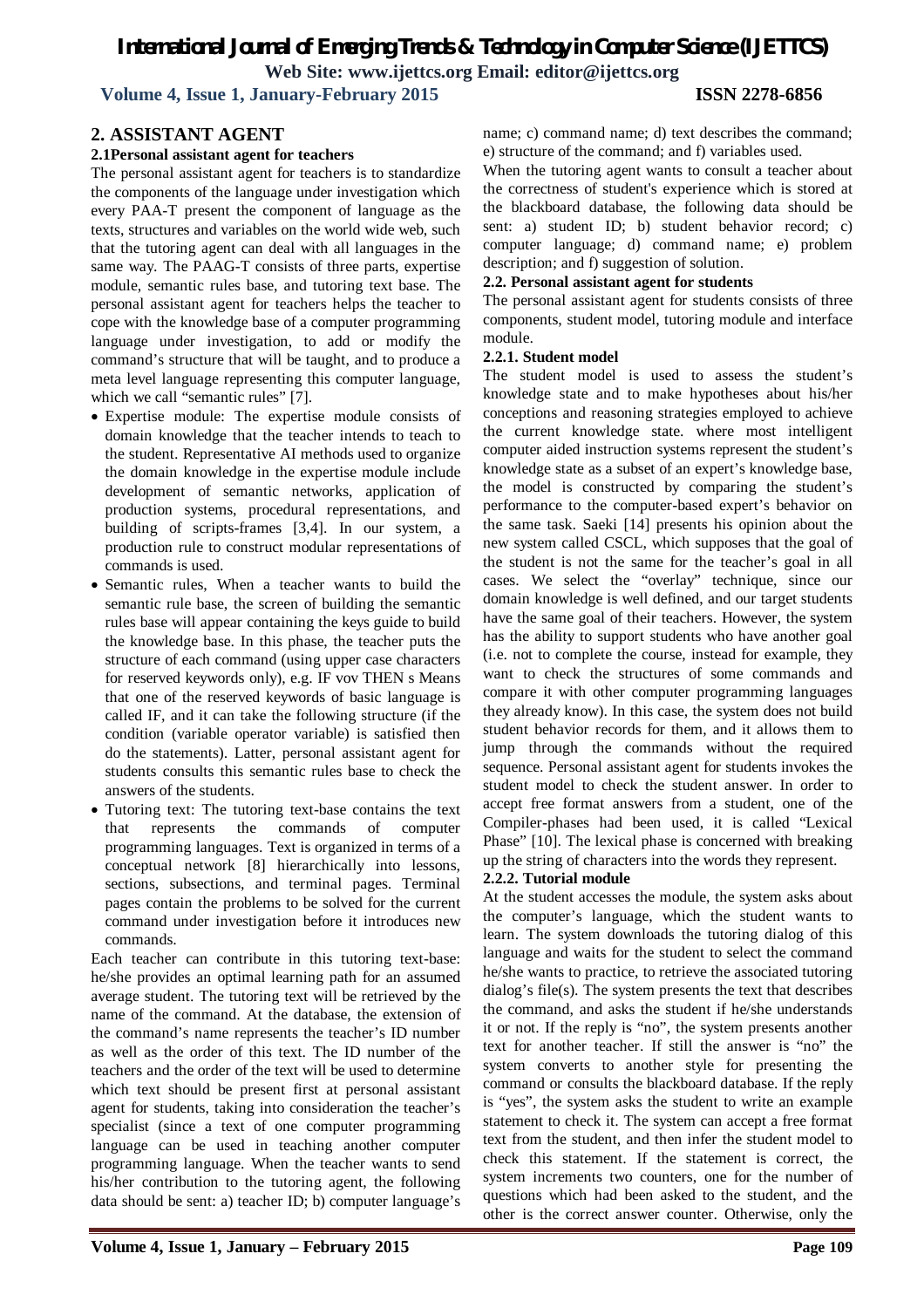# *International Journal of Emerging Trends & Technology in Computer Science (IJETTCS)* **Web Site: www.ijettcs.org Email: editor@ijettcs.org**

# **Volume 4, Issue 1, January-February 2015 ISSN 2278-6856**

first counter will be increased. After the student completes this step, the system re-presents the first menu to allow the student to select one of the followings: (a) select another command; (b) present the score; and (c) exit.

#### **2.2.3 Interface module**

Students can be sharing the experiences through the blackboard module. The blackboard module consists of three components:

- 1. A global database called the blackboard (hosted at the tutoring agent-Server);
- 2.Independent knowledge sources (from any personal assistant agent for students);
- 3. A scheduler to control knowledge sources and the blackboard database.

All experience elements are recorded in a structure, global database called the blackboard [5, 6]. The blackboard structure organizes experience elements along two dimensions, computer language name and command name. Each record contains the following fields (student ID, computer language, command name, problem description, and suggestion of solution). When a student faces a problem, and he/she could not catch the required meaning from the teacher's text, he sends a message to the message center at the blackboard module. A statement of the existing problem is displayed by the message center to all students on line. When a participant feels that he can contribute to the solutions, he sends his observations and/or conclusions to the message center. The scheduler organizes the knowledge source activity as well as the blackboard database and sends the contents from time to time to teachers to check its correctness, if it is correct it is moved to the previous dialog database (as shown in Fig. 1). Each teacher observes the messages written by others and considers those messages related to his specialty. Some of those teachers (who built the knowledge base for the same computer programming language under investigation) are able to offer immediate suggestions on what to do since their knowledge applies directly to the information currently in the message center. Others (who built the knowledge base for another computer programming languages), however, are forced to wait, possibly for an extended time, before their expertise is needed and can be applied. In most of the intelligent learning environments systems, only the tutoring component is adaptive. The user interface usually looks the same for the novice and for the advanced student, while the student's knowledge changes from the beginning to the end of a course [9]. In personal assistant agent for students we use the student model for creating an adaptive interface. This is done in several ways: (1) last state adaptation; (2) visual adaptive annotation of links; and (3) function panel adaptation. By this way, the student can feel better, because when the interface is oriented towards an experienced student, the interface appears to be too complex for a novice student, and vice versa. The browser downloads the HTML page and the applet code from the tutoring agent server to the personal assistant agent for students. The applet then runs on the client's computer. First, the applet downloads the data file

containing the initial variables about how the user interface should look like. Let us suppose that the data are stored in the file called test.dat, in the same directory as the HTML page. The applet then needs to open the URL, which is accomplished in the following JAVA code:

URL url = new URL (getDocumentBase(test.dat)); where url is the object of URL class created by the operator new and the method getDocumentBase return the database file. This file, "test.dat" dynamically changes according to the student's performance, and every time the above construct invokes, the suitable interface will be downloaded.

### **3. STATE ADAPTATION**

State adaptation means adaptation to the last state of the user–system interaction, i.e. the system keeps the "settings" of the individual user and comes up when starting like the last time the user worked with it. Personal assistant agent for students uses an extension of the traffic lights metaphor to annotate links visually. When presenting the current command tutoring under investigation, links to the other commands was annotated corresponding to a simple traffic lights metaphor referring to the knowledge state of each student. A red font of the link indicated that the corresponding command or section was not ready to be learned because necessary prerequisites were not met. The prerequisite relationships between commands are not represented directly, but the system is able to compute them from part-or and is-a relationships using several heuristics. A green font of the link indicated that this command or section was ready and recommended to be learned and a yellow font indicated that this command should have been learned. If the student visits a tutoring part of a command and did not successfully solve the exercise, the link of this command will be marked as a green font not as a yellow one in the next invoke.



**Fig. 3.** The Expert system using CORBA.

#### **3.1. Function panel adaptation**

Showing all functions in the function panel can cause working memory overload and be confusing to the novice student [11] suggested the use of a conceptual overlay student model to hide all unlearned constructs from an editor's menu. PSS-A used the following three techniques in combination.

**1. Hiding:** elements of the user interface, which the student is not ready yet to use.

**2. Dimming:** using the stable layout of menus regardless of the student's level of knowledge.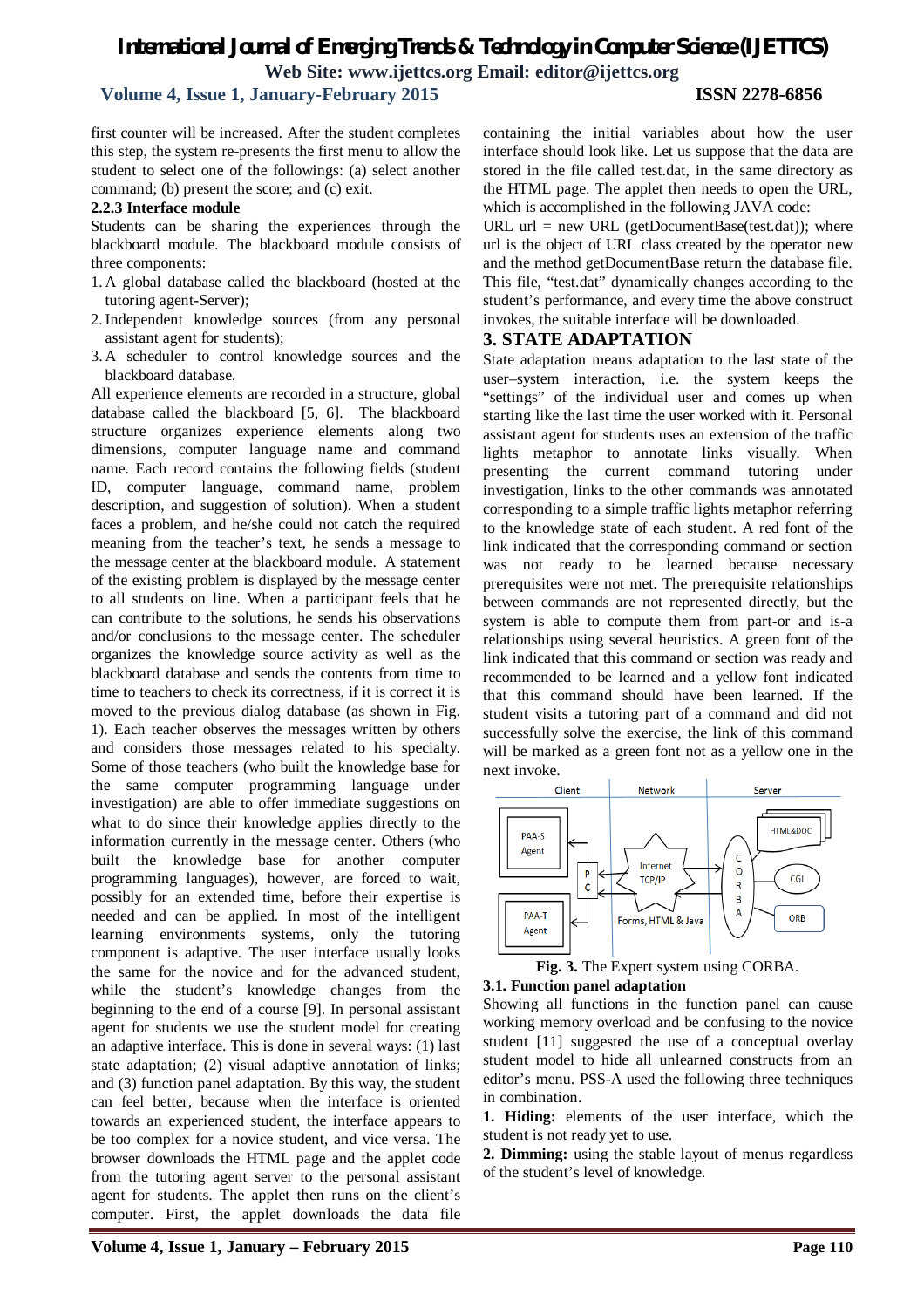# *International Journal of Emerging Trends & Technology in Computer Science (IJETTCS)* **Web Site: www.ijettcs.org Email: editor@ijettcs.org**

# **Volume 4, Issue 1, January-February 2015 ISSN 2278-6856**

**3. Outlining:** using different colors for the functions buttons, to outline which functions were learned, and which were not.

# **4.TUTORING AGENT**

Tutoring agent contains tutoring modules, previous dialogs database, semantic rules base, and blackboard database. There are two mean features in intelligent tutoring systems which are curriculum sequencing and interactive problem solving. These features differentiate intelligent learning systems from computer assisted instruction in that they incorporate intelligent techniques that skilled human teachers use in teaching classes [14]. Any computer language has command(s) for I/O, condition, loop etc. The way to teach those commands is almost the same for all computer languages, for instance, to teach the condition command in Basic will be done in quite the same way as the condition command in Fortran. The tutoring agent can construct the tutoring module for the new language by retrieving the tutoring dialog of similar commands in another language and adapt it. This is very useful to produce several tutoring texts from different teaching points of view to fit students needs. For example, if the tutoring agent has the tutoring dialog of the IF command in Basic, and then it consults the semantic rules of Fortran to substitute the Basic command in the tutoring dialog with the Fortran command.

# **5. EXPERT SYATEMT AND WWW INTERFAC**

The Expert System version was reused much more of the component as possible. In the standalone version [15.17], students receive immediate feedback on every action they take. If they enter an incorrect statement, the system will present a message error and guide them to the correct answer. HTML forms do not allow this kind of tightly coupled interaction. The tutoring agent server receives information about student actions only when the student submits that information. In the Expert system, the tutoring agent, personal assistant agent for teachers and personal assistant agent for students agents can find and communicate with each other dynamically, using Common Object Request Broker Architecture (CORBA) as depicted in Fig. 3. CORBA allows agents to find each other and coordinate their behavior on a common object bus. This makes CORBA ideal for component-based applications. The advantages of using such technology in the Expert system is using those objects as a metaphor for using existing stand-alone ATCL applications as well as personalizing and task sharing between the client and server. In Internet based Expert, the JAVA ORB is used. With a JAVA ORB, an applet can invoke methods on CORBA objects using the IIOP protocol over the Internet. Consequently, there is no need to use HTTP and CGI programs that are the cause of extra overhead on the server, and also the client-side ORB enabled applets can be used in any JAVA enabled browser.

# **6. CONCLUSION**

This paper summarizes the experience of Expert system to present teaching computer languages. Expert system consists of three agents, tutoring agent, personal assistant agent for teachers and personal assistant agent for students. They communicate with each other as client server through internet. The system allows communicating with each other agents to exchange rules and tutoring text for different languages. The adaptive learning environment had been used in personal assistant agent for students. Moreover, the students can share their experiences through the blackboard system, i.e. the system can be dynamically enhanced by all members.

### **REFERENCES**

- **[1]** Brusilovsky, P., Specht, M., & Weber, G. (1995). In F. Huber-Wa¨sche, H. Schauer & P. Widmayer, Towards adaptive learning environments. GIS 95 (pp. 322–329).
- **[2]** Brusilovsky, P., Schwarz, E., & Weber, G. (1996). In C. Frasson, G. Gauthier & A. Lesgold, ELM-ART: an intelligent tutoring system on World Wide Web. Proceedings of the Third International Conference on Intelligent Tutoring Systems, ITS-96 (pp. 261–269). Berlin: Springer.
- **[3]** Bostrom, N. (2003). Ethical issues in advanced artificial intelligence. In I. Smit et al. (Eds.), Cognitive,emotive and ethical aspects of decision making in humans and in artificial intelligence (Vol. 2). Int.Institute of Advanced Studies in Systems Research and Cybernetics, pp. 12–17.
- **[4]** Cho, S.B.: Ensemble of structure-adaptive selforganizing maps for high performance classification. Inf. Sci. 123(1-2) (2000) 103-114.
- **[5]** Hartley, J. R., & Tait, K. (1986). Learner control and educational advice in computer based learning: the study station concept. Computers and Education, 10 (2), 259–265.
- **[6]** Hung, C., Wermter, S.: A dynamic adaptive selforganizing hybrid model for text clustering. In: Proceedings of the Third IEEE International Conference on Data Mining. (2003) 75-82.
- **[7]** Ian H. Witten and Eibe Frank (2011). Data Mining: Practical machine learning tools and techniques Morgan Kaufmann, 664pp., ISBN 978-0123748560.
- **[8]** Tohee, Z. (1999). Agent-based computer tutorial system—an experimental for teaching computer languages (ATCL). Special issue for intelligent agents for computer-based educational systems of the Journal of Interactive Learning Research. In press.
- **[9]** Lewis II, P. M., Rosenkrantz, D. J., & Stearns, R. E. (1978). Compiler design theory. Reading, MA: Addison-Wesley.
- **[10]**Lu, Haiping; Plataniotis, K.N.; Venetsanopoulos, A.N. (2012). "A Survey of Multilinear Subspace Learning for Tensor Data". Pattern Recognition 44 (7): 1540–1551.
- **[11]**L. Corno, R. E. Snow, "Adapting teaching to individual differences among learners," Handbook of Research on Teaching, pp. 605-629, 1986.
- **[12]** Nakabayashi, K., Maruyama, M, Koike, Y, Kato, Y., Touhei, H., & Fukuhara, Y. (1997). Architecture of